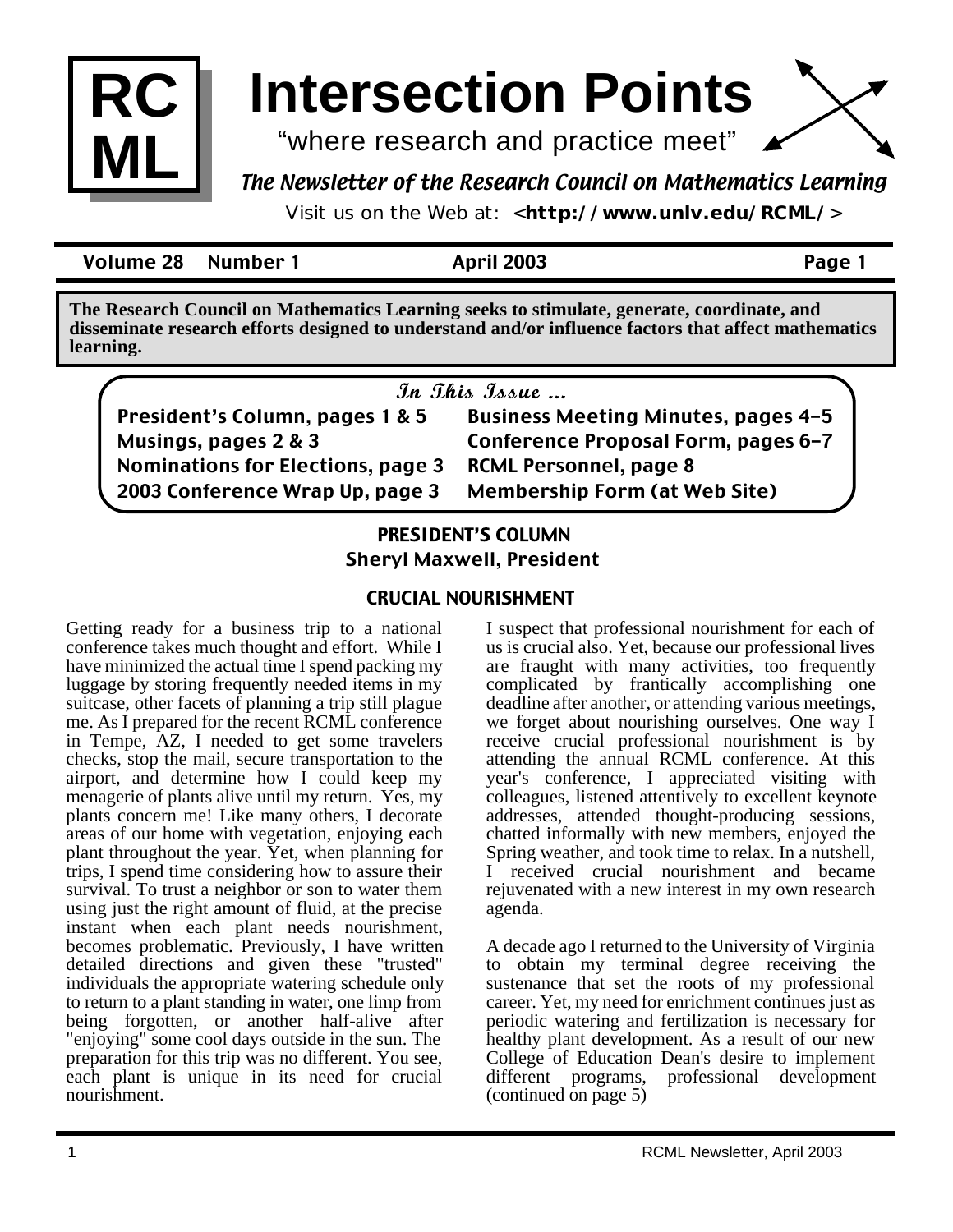

I have read John Allen Paulos' *Innumeracy* many times, and each time I read it, I get an epiphany and am amazed at how much he covers in that 180 page book. On a recent reading of it, I was struck by what he discusses in chapter 5, entitled "Statistics, Trade-Offs, and Society," and thought that one of the examples in that chapter, called the "prisoners' dilemma," might be worth discussing in the "Musings" column. But before I explore the "prisoners' dilemma," I would like to take a look at an economic model, also discussed by Paulos.

According to one version of Adam Smith's economics, if each individual seeks to maximize his or her own wealth, then the wealth of all will be maximized. This is akin to the sum of the parts being equal to the whole. But we know that in many instances, the aggregated parts do NOT sum up to a whole. For example, even if a person can perform all the different progressions of a tennis skill, such as the serve, there is no guarantee that in any given game, he or she can execute a flawless serve. Similarly, a foreign student may know all the parts of a sentence, but may not be able to string together words to form a contextually meaningful sentence. In math, there can be instances of ratios, where the sum of the ratios (as in batting averages for a whole year, etc.), may be less than an individual ratio (as in batting averages for a particular season). Or, perhaps, students might be able to recite the multiplication table accurately, but may not be able to use operation in a given situation such as a word problem.

Because there are so many instances where the sum of the parts is not necessarily the whole, we might posit that this might also be the case for Adam Smith's economic model of individual pursuit of wealth

through hard work, resulting in the well-being of society as a whole. In other words, working towards one's self interest, might, in the long run, work against one's self interests—and that is the basis of the prisoners' dilemma.

The prisoners' dilemma is usually given in the following context: two men are suspected of serious crimes but arrested for a minor crime, thereby<br>becoming prisoners. They are separated and They are separated and questioned, and each is given a choice: either confess to the serious crimes, and state both of them were involved, or remain silent. If both remain silent, *each* will get a jail term of *one year*. If one confesses, and the other doesn't, the one who confesses will be set free, and the other will be given a *five-year* jail sentence. If both confess, each will do a *three-year* jail term.

Assume I am one of the prisoners. Then my dilemma is this: If I confess and implicate my partner, that leaves me open to either my partner remaining silent (in which case I go free, and he gets five years), or my partner, also confessing and implicating me (in which case both of us will get three years). But if I remain silent, that leaves me open to my partner also remaining silent (in which case both of us will go free), or my partner confessing and implicating me (in which case he goes free, and I get five years). If I choose to look only after my own welfare, I might choose the option of confessing, and implicating him, in which case I will either go free if he chooses to remain silent, or I will get three years, if he, too confesses and implicates me. So, in either case, my selfish/individualist option would be to confess and implicate him.

Hence, the selfish option—that is looking out for oneself – (from each prisoner's perspective) would result in either a three-year or five-year term in jail. But if each of them were to remain silent, then both will get only a one-year jail term. Hence, the cooperative option that brings about the most good for *both* of them would be to remain silent. But the dilemma is that there is no guarantee that if one remains silent, the other, too, will remain silent, and so, would it not be better to confess and implicate the other, so as to either go free, or get three years? (continued on page 3)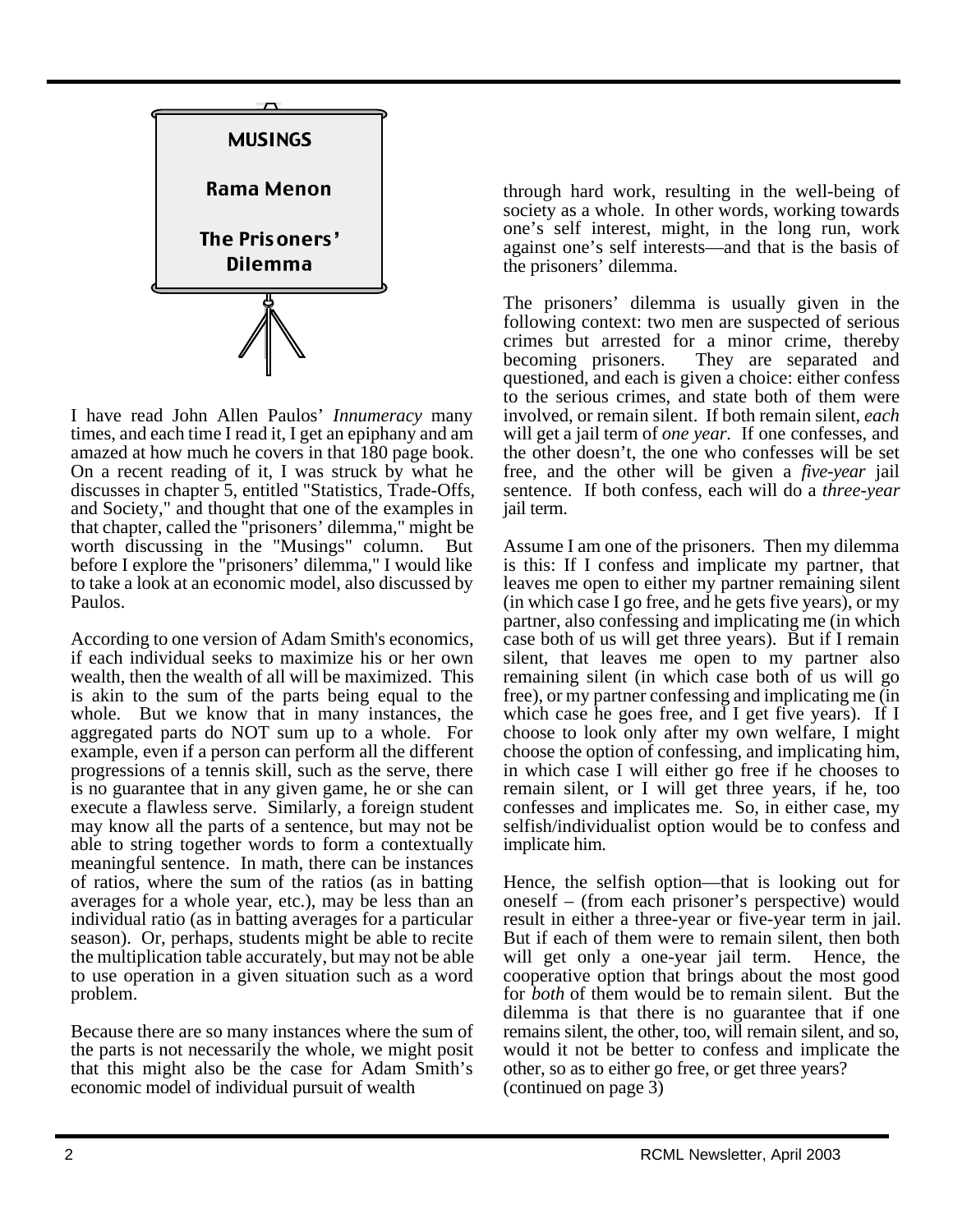# **NOMINATIONS FOR ELECTIONS**

Virginia Usnick

Interested in serving RCML? Consider running for an office on the executive board or a position on the conference committee. The Nominations Committee is seeking individuals to run for the following executive board positions: President-elect, Vice-president for<br>Conferences, and Treasurer. Two seats on the Conferences, and Treasurer. Conference Committee are also open. Terms are two years except for President-elect. The President-elect moves into the presidency and then becomes Pastpresident. Self nominations are accepted. If you wish to nomination someone else, please contact that person for approval. Nominations will close June 15, 2003. Nominations may be sent to any member of the Nominations Committee: Sue Brown (browns@cl.uh.edu), Bill Speer (speerw@unlv.edu), or Virginia Usnick (vusnick@unlv.edu).

# **'Musings,' continued**

The prisoners' dilemma discussed here represents many everyday situations (for example, decisions by spouses, businesses, the UN Security Council, etc.) where a choice has to be made, either for the common good, or for an individual's selfish interests. In other words, when two parties get together to discuss an issue, the cooperative decision would be to come to a compromise, where neither party gets *all* that was initially wanted, but each gets *part* of what was wanted.

I reiterate that the prisoners' dilemma is a good example of the use of logic in some everyday situations, as opposed to its use in some abstract academic situations. It seems to me, too, that both policy makers and other stakeholders might profit from a discussion of the prisoners' dilemma when looking at some of the latest decisions on what is considered acceptable research ("scientifically-based research"), or what is considered important criteria for accountability and student learning ("high stakes standardized testing"). Any thoughts on the wider applicability (or lack of applicability) of the prisoners' dilemma are welcome!

# **RECAPPING THE 2003 CONFERENCE**

Virginia Usnick

Now that some time has passed since last month's conference, I have been able to unwind a bit but much of the conference still seems a blur. There were over four dozen presentations, including three keynotes and about a dozen "new" presenters. I'd like to thank everyone who participated as this conference is only successful because of you.

The Wilson Address, given by Leonard Shlain, was a resounding success. This talk honors John Wilson and is given by someone outside the field of mathematics education. Dr. Shlain's talk concerned connections between physics and art. His PowerPoint slides provided us many opportunities to visualize the connections between mathematics and art.

Since this was the 30th anniversary of RCML, as many of the founding members as possible were contacted and invited to Tempe. Two founding members joined us: Bill Speer and Jon Engelhardt. Jon also gave the closing keynote, discussing the challenges facing teacher education.

A quick review of the conference evaluations indicated the conference was an unqualified success. As with any production, there were glitches here and there, but as the saying goes, "the show must go on." And it did. For those of you who attended, I hope you enjoyed the conference. I'm sure I did...I think. Next year's conference will be hosted by Jayne Fleener and her crew in Oklahoma. Hope to see you there.

Check out RCML and renew your membership on the Web at: http://www.unlv.edu/RCML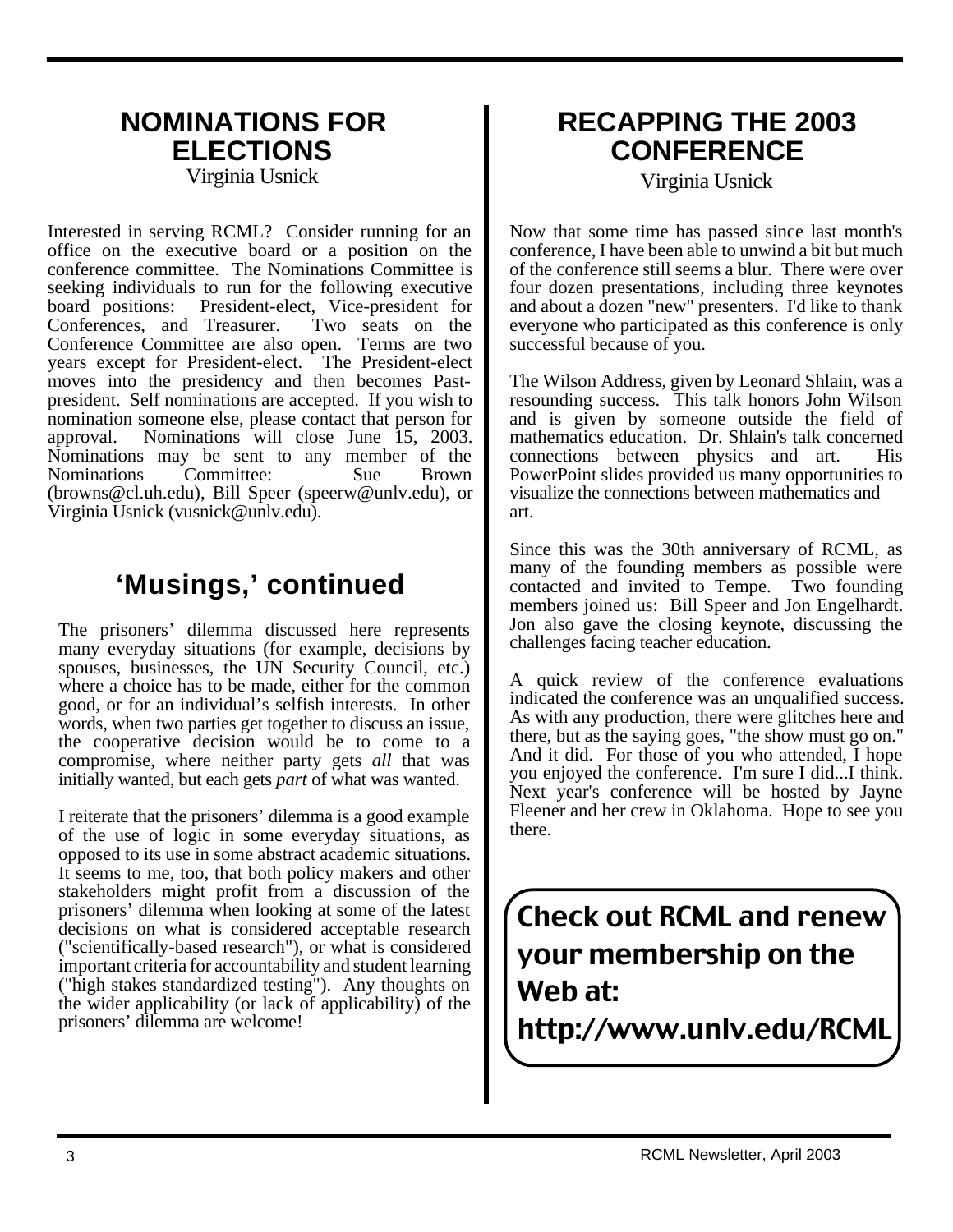## **RCML Annual General Meeting Minutes – 3/7/03**

President Virgina Usnick called the meeting to order at 1:20 p.m. The meeting was held in the Cochise Room at Arizona State University.

Item 1: Approval of minutes for last year's meeting David Boliver called for approval of the minutes: seconded by Pat Lamphere Jordan.

Item 2: VP for Publications report Dan Brahier reported the following:

## Newsletter:

Three issues have been published this year. Dan thanked all members who contributed to the newsletter, in particular Rama Menon for writing Musings, Ginny Usnick for the President's Column, and Roland Pourdavood for the mailing labels. Dan further reported that the Executive Board discussed an electronic newsletter. The next newsletter will be sent via US mail and electronically as a PDF file. Dan will send each member an email informing him or her that can click on the link to access the newsletter. This will serve as a pilot on the effectiveness of sending the newsletter electronically. If members do not receive their newsletter electronically, they are to contact Dan with their correct email address. This process will enable RCML to transmit the newsletter easier, faster, and cheaper.

## Web Site:

Dan thanked Ryan Speer for maintaining the Web site. Ryan does a wonderful job of updating the Web site, posting items on the site almost immediately.

## *Focus:*

Dan thanked Jodi Harbal, his undergraduate assistant at Bowling Green State University for her assistance with *Focus* and Jean Schmittau for editing *Focus*. Dan explained the *Focus* is a product of RCML in that we provide articles for the Journal, but we not own the Journal. Dan has copy edited Winter and Spring, 2003 issues. He mention problems associated with Focus that were being addressed by the Executive Board.

Ginny Usnick thanked Dan on behalf of the members for his work as Vice President for Publications and presented him with a certificate of appreciation.

## Item 3: VP for Conference report

Kay Wohlhuter reported the following:

Kay thanked Ginny Usnick for organizing the 2003 conference and presented her a gift of appreciation. She thanked the outgoing members of the conference committee: Claudia Pagliaro and Diana Steele and welcomed the newly elected members to the committee: Michael Naylor and Mary Enderson.

RCML conference for 2004 will be in Oklahoma, probably in Oklahoma City with a tentative date of February 19- 21. The focus of the Conference is "Mathematics Education –Then, Now, and the Future." Jayne Fleener, Anne Reynolds, Sandy Johnson, and Kerri Richardson are working on the conference. Proposal forms were passed out and members were asked to submit the proposals by June 30.

Kay reported that the Executive Board is planning on introducing a Research Award at the Oklahoma Conference. Members were encouraged to complete the purple conference evaluation form and to consider hosting a future RCML Conference.

(continued on next page)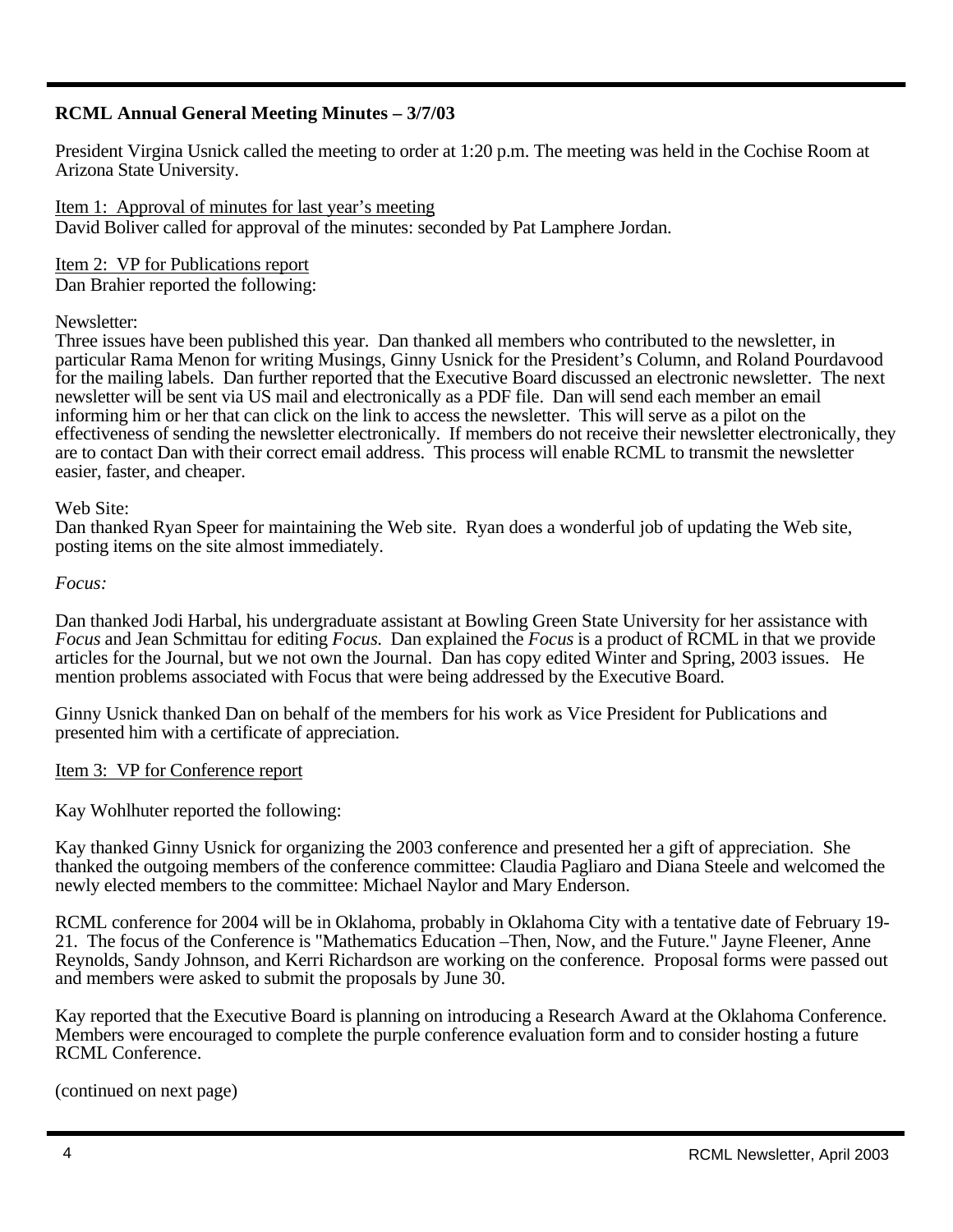## Item 4: Treasurer's report

Jayne Fleener presented the Profit and Loss report for January through December 2002: RCML had approximately \$4,000 in income generated by membership dues and \$6,000 in income generated by program registration. Expenses incurred for the 2002 and 2003 conferences, *Focus*, office supplies, plaques, postage, printing, and web master honorarium totaled approximately \$11,000. When income generated by interest and back service charges were calculated, the net result was a loss of approximately \$200 for the period January through December 2002. The assets of RCML in both operating and conference accounts are approximately \$26,000. David Davison moved that the treasurer's report be accepted and Pat Lamphere Jordan seconded the motion. The motion passed unanimously.

## Item 5: Membership

Roland Pourdavood reported: RCML has 215 active members, 45 new members, and 49 expired memberships. Members will receive the Winter, 2003 *Focus* in a few weeks and are asked to look at the label on the Journal. If the date is 2002, they need to renew their membership. The membership dues are \$28. If members do not receive their 2003 copies of *Focus*, they are to contact Roland. If they are missing back copies, they should contact CMTL.

## Item 6: Old Business

Ginny Usnick announced that Anne Reynolds was completing her term as secretary. She thanked Anne for her work and presented her with a certificate of appreciation.

Election Result: The following new officers were introduced: Vice President for Publication-Alan Zollman, Secretary-Sue Brown, Conference Committee members-Michael Naylor and Mary Enderson.

Nominations are needed for the following positions falling vacant in 2004: President Elect, Vice President for Conferences, Treasurer, and two members for the Conference Committee. Nominations are to be submitted to Ginny Usnick by June 15. They will be announced in the October newsletter with ballots mailed in mid November or early December.

Sheryl Maxwell thanked Ginny Usnick on behalf of RCML for her four-year commitment as President elect, President, and Past President and presented a plaque to her. Ginny reported that Sheryl was now officially president of RCML and turned to meeting over to her. Sheryl announced that it was a pleasure to serve as president of RCML.

Item 7: New Business -- There was no new business. President Sheryl Maxwell closed the meeting at 12:50 p.m.

# **'President's Message' continued**

activities have increased at our university this year. This emphasis coincided with my desire "to do something, just for me." I chose to regularly attend the Qualitative Research Forum that meets bi-weekly during the Wednesday lunch hour. We agreed to support the presenter each time by reading the designated chapter of the *Handbook of Qualitative Research*, *2nd edition*, by Denzin and Lincoln. Some days I arrived frazzled having just driven from teaching at an off-campus site 25 miles away. Yet, before each session, I dutifully read the assignment, delighted in hearing other colleague's perspective about a topic, brought in my own viewpoints, and shared the mathematics education perspective. Initially, I was the only representative from our department; however, now with my new mathematics education colleague attending too, we are affirming this research methodology.

I challenge each of you to either continue nourishing your professional career or to begin this effort by assessing your desires to determine how you can best professionally feed yourself. You can become a stronger, more vibrant mathematics educator, renewed in continuing your designated research agenda not only by properly watering your roots, but also by feeding your professional understanding with differing ideas.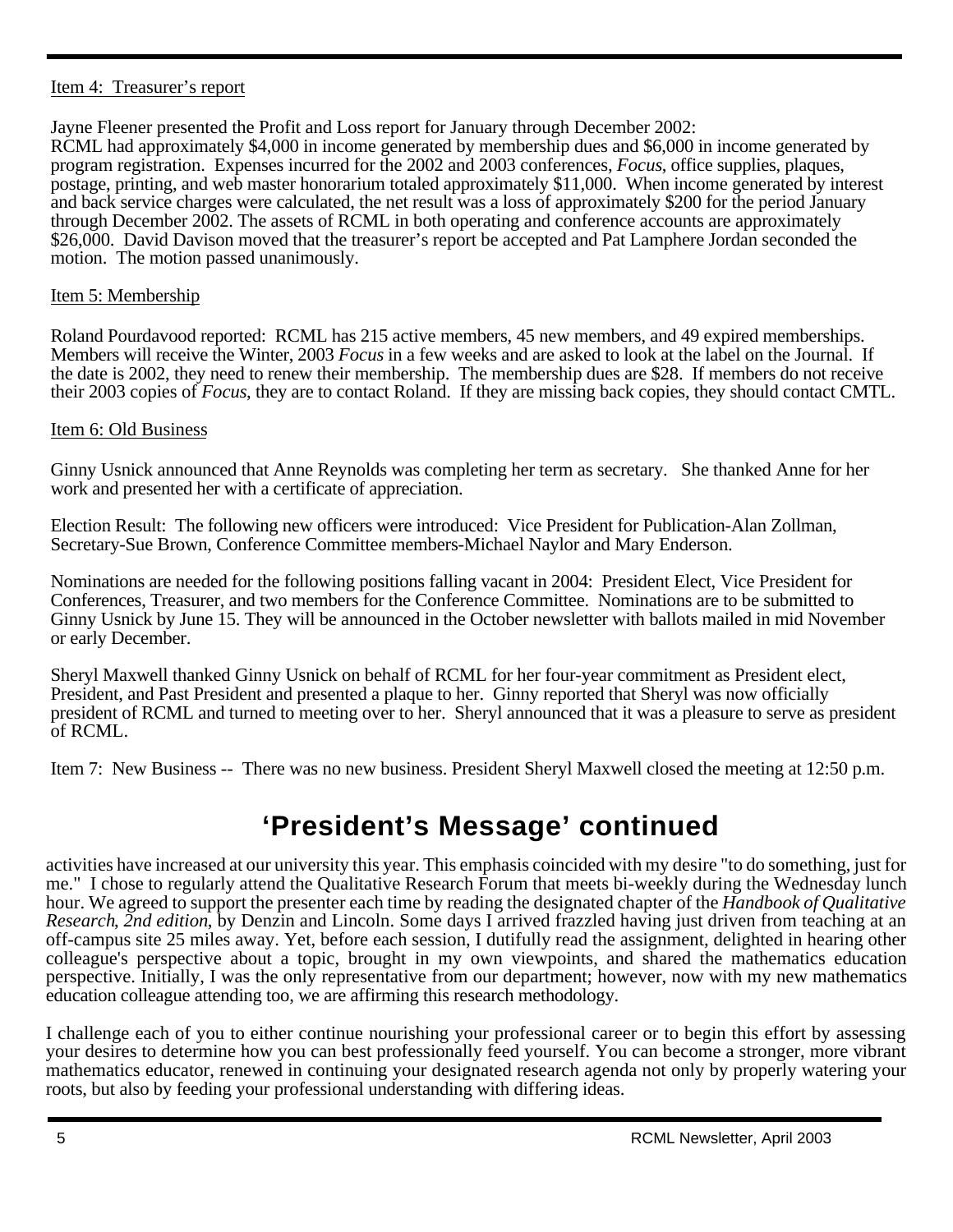## **2004 Conference Proposal Form Mathematics Education - THEN, NOW, AND THE FUTURE**

## **Oklahoma City, Oklahoma 19-21 February 2004**

## **Mail In Speaker Proposal Form PROPOSALS DUE JUNE 30, 2003**

This is an announcement for a mathematics education conference being held in the metropolitan Oklahoma City area. Our organization seeks to stimulate, generate, coordinate, and disseminate research efforts designed to identify, understand, and affect factors that influence mathematics learning. Our conference is small (typically an attendance between 100 and 150) which allows for both formal and informal interactions. We are especially interested in "works in progress" and like to ask "have you thought about..." questions. So, we feel this conference is a wonderful opportunity for pre-tenured faculty and graduate students to present their ideas and receive feedback from some of the leading mathematics educators in the country. If you are interested in presenting your research at our conference, please print this form and submit it to the address provided below.

| Name                                                                                     |         |
|------------------------------------------------------------------------------------------|---------|
|                                                                                          |         |
|                                                                                          |         |
|                                                                                          |         |
| Telephone (home) optional                                                                |         |
| (Email address will be published in program booklet unless speaker indicates otherwise.) | FAX FAX |

The foci of this conference are the historical development of mathematics education as a research discipline and our evolving roles as mathematics educators.

Title of Presentation (limit to 75 characters)

Type of Presentation: (circle one)

Single paper Panel Roundtable Other (please specify)

How will the presentation address the mission of RCML? (Mission: Stimulate, generate, coordinate, and disseminate research efforts designed to identify, understand, and affect factors that influence mathematics learning.)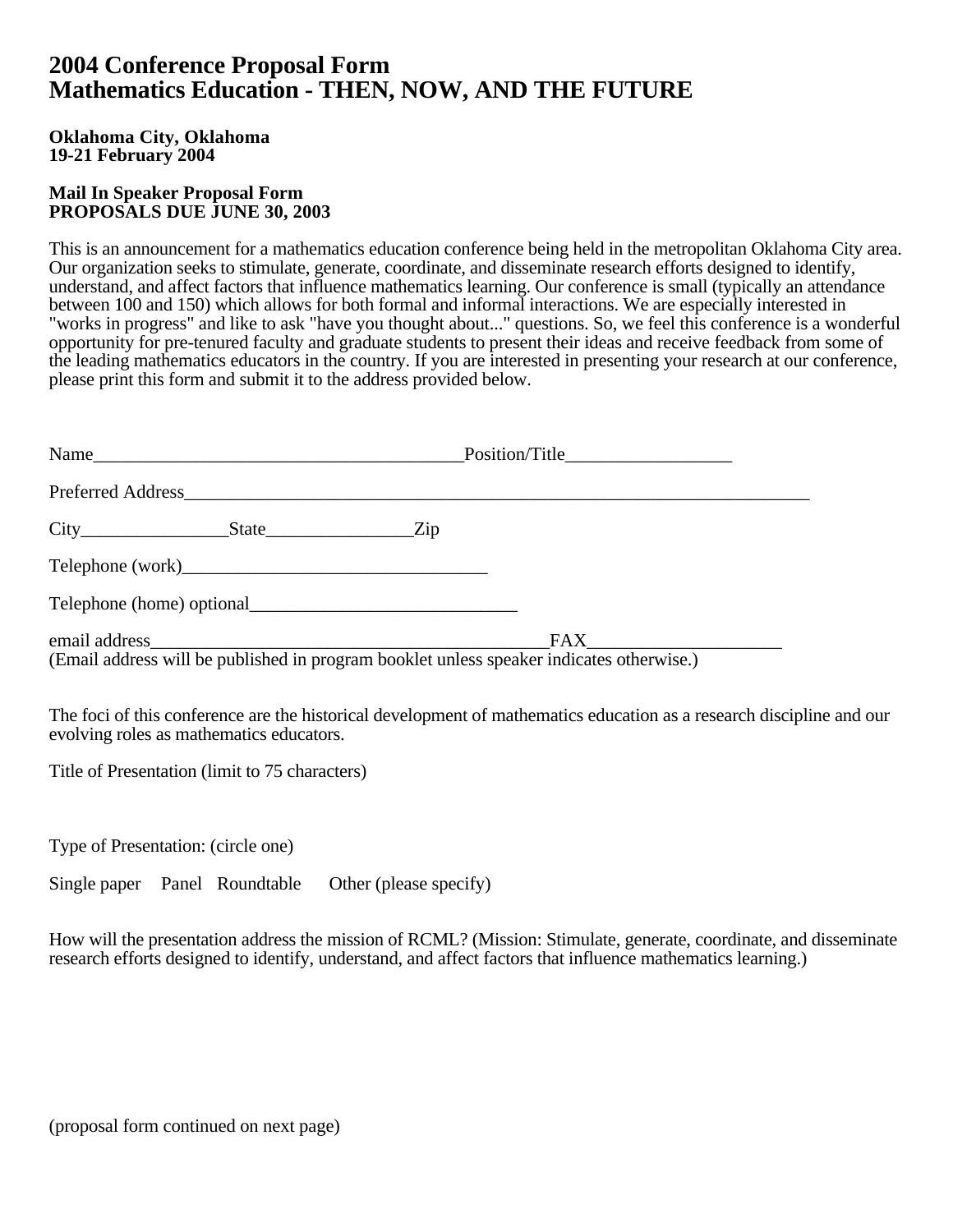Abstract of the proposal: (suitable for inclusion in program booklet.) Limit to space provided below:

Co-presenter(s) and institutional affiliation(s):

Email(s) of Co-presenters

RCML provides overheads and screens. Additional equipment will be the responsibility of the speaker.

Mail to: RCML - University of Oklahoma c/o Kerri Richardson College of Education 820 Van Vleet Oval Norman, OK 73069

Other contact information: Jayne Fleener, fleener@ou.edu; (405) 325-1081 Anne Reynolds, areynolds@ou.edu; (405) 325-1498 Kerri Richardson, krichardson@ou.edu; (405) 325-2599 FAX: RCML (405) 325-7390

You may email this form as an attachment to Kerri Richardson: krichardson@ou.edu. In the subject line please use: RCML Conference Proposal.

Acceptance of your proposal will be emailed. Please make sure your contact information is accurate.

**PROPOSALS DUE JUNE 30, 2003**